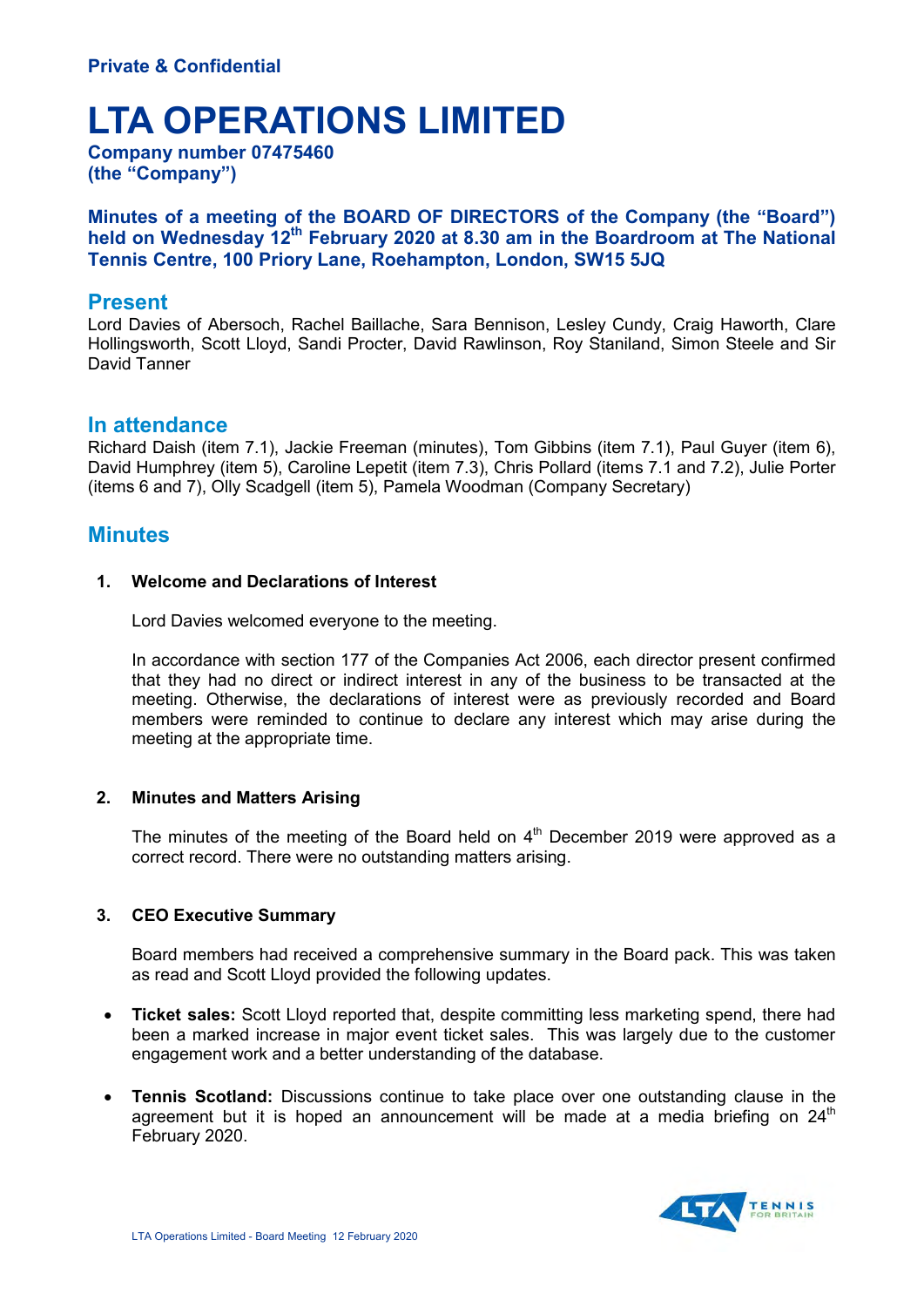- **NTC:** Scott Lloyd informed the Board that the refurbishment works at the NTC should be completed in 2-3 weeks' time.
- **Sport England Governance:** Scott Lloyd said that the LTA had provided additional information to BDO in response to their verbal update. Rachel Baillache mentioned that she had been asked to join a Sport England Inclusion Think Tank and will share any information with the Board.
- **She Rallies:** Scott Lloyd noted that the LTA is in discussion with the Girl Guides Association.. This would be carried out by the She Rallies workforce.
- **Gambling and streaming rights in sport:** A paper was appended to the CEO Summary stating the LTA's policy of not entering into any sponsorship deals with gambling companies. This also extends to betting companies.

## **3.1 2019 Progress Overview**

Following a request from the Board, Scott Lloyd had included a progress overview of activities carried out in 2019.

## **3.2 2020 Business Objectives**

The Board reviewed the 2020 Business Objectives. The Board liked the new layout of the Dashboard and Scott would ask Olly Scadgell to share with Counties the Dashboard he has prepared for each region.

Lord Davies, on behalf of the Board, thanked Scott Lloyd and his Executive team for the progress achieved during 2019.

## **4. Finance**

Board members had received a report from Simon Steele in the Board pack, covering finance, technology and legal, which was taken as read.

Sara Bennison asked for a more detailed report on technology going forward to understand any issues.

Simon Steele informed the Board that there has been an increase in the number of Data Subject Access Requests (DSAR).

## **5. Safeguarding Report**

[Olly Scadgell and David Humphrey joined the meeting]

The report prepared by David Humphrey was noted. He also gave an update on the following:

**Cases -** The Safeguarding and Protection Committee (SPC) had heard 3 cases since the last Board meeting and none has resulted in an appeal of the outcome by either party.

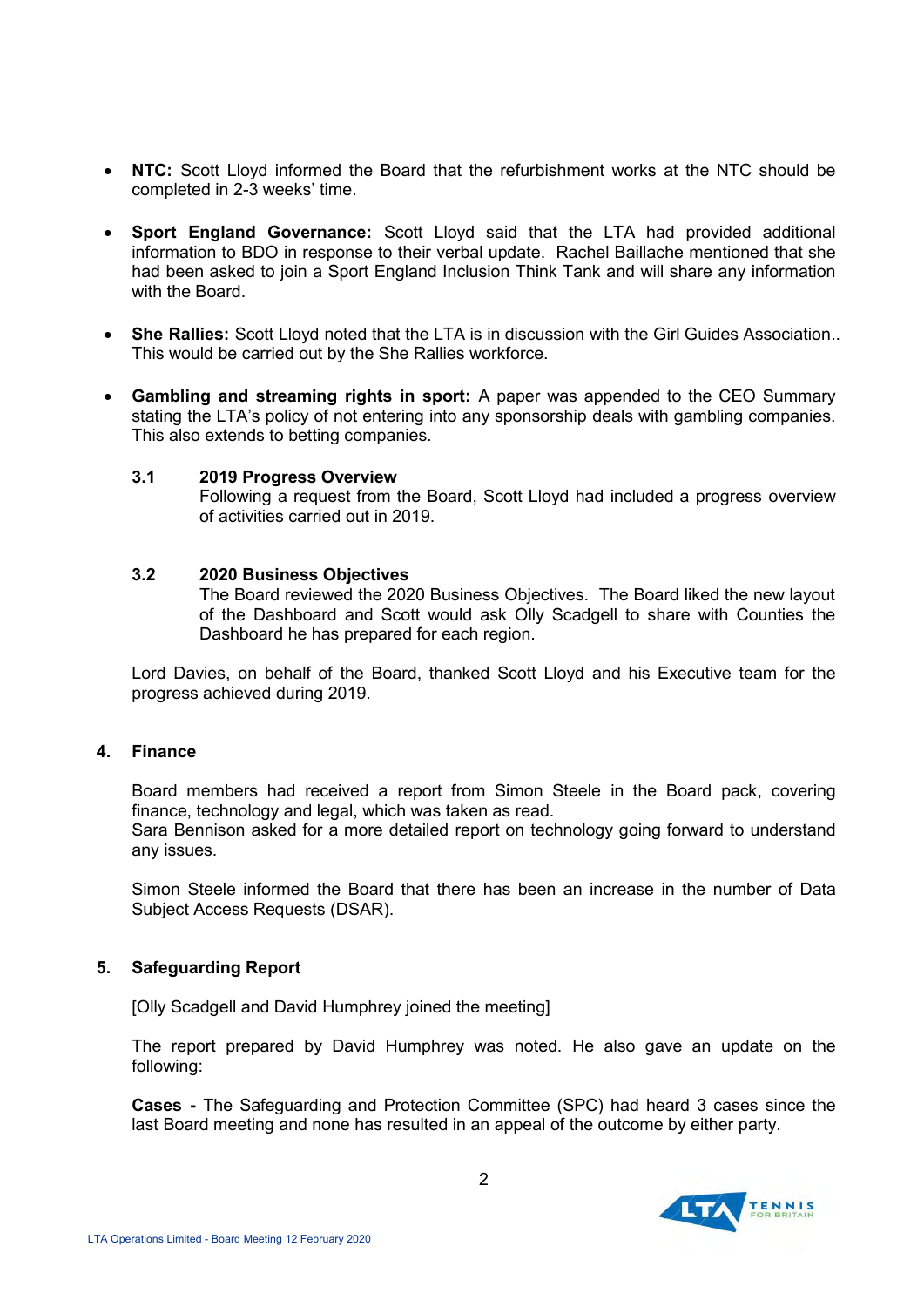**Safeguarding Standards – Coaching:** This project completed in 2019 and the objective was to ensure that all coaching activity undertaken by Level 3 and above coaches in registered venues is undertaken by coaches who are considered safe to practice under the LTA's accreditation scheme.

**Safeguarding Awareness Campaign – "Safe to Play":** David Humphrey reported that 50,000 campaign cards will be distributed to registered venues and accredited coaches. A launch event for the scheme is being arranged..

**National Academies:** David Humphrey will be working with the National Academies on their trip policies.

**Wrexham update:** The on-line training resource for Club committees is currently the only outstanding recommendation from the Wrexham report. David Humphrey is working with Sandi Procter to produce a video that can be used by venues.

[David Humphrey and Oliver Scadgell left the meeting]

# **6. Facilities Investment**

[Paul Guyer and Julie Porter joined the meeting]

Paul Guyer gave an update on the facility investment projects that said that that no projects had been submitted to the Facilities Investment Panel for approval so far this year.

[Paul Guyer left the meeting]

## **7. Key business areas**

## **7.1 Junior Programme**

[Chris Pollard, Richard Daish and Tom Gibbins joined the meeting]

 Chris Pollard gave an update and presentation on the Junior Programme. The primary schools element of the programme will be launched on  $27<sup>th</sup>$  February 2020 at the Youth Sport Trust annual conference accompanied by an email campaign being co-ordinated by EdComms. 2021 will see the launch of the secondary school element.

 Richard Daish introduced the LTA Youth brand identity connected to the Junior Programme and shared a mood film with the Board. Details of the campaign will be shared with Council on 26<sup>th</sup> February 2020.

Tom Gibbins talked about the LTA Youth schools programme and the six strands that make up the programme: PE lesson plans, teacher training, personal development, competition, cross-curricular, and school club links.

Tom Gibbins noted Sir David Tanner's comment that it was important to ensure that there is an opportunity to attract new players when they start secondary schools and to make sure there is good sign posting for parents and children.

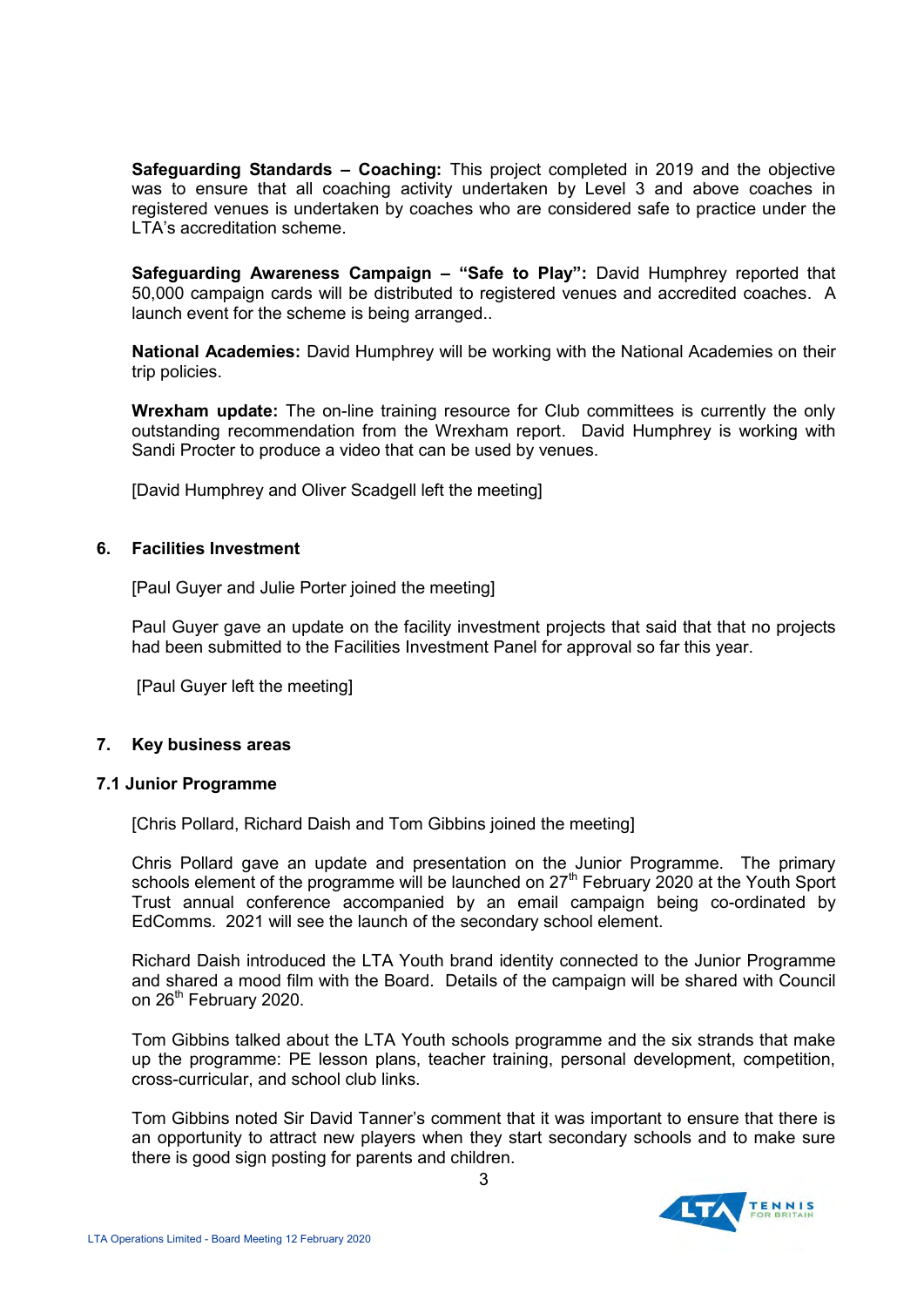Sandi Procter asked if tennis in nursery schools has been considered and Tom Gibbins said that a feasibility study with Loughborough University and the Pre-school Learning Alliance was carried out a few years ago and he would look at re-visiting this piece of work.

[Chris Pollard, Richard Daish and Tom Gibbins left the meeting]

## **7.3 Membership**

[Caroline Lepetit joined the meeting]

 The paper provided in the Board pack was taken as read. Caroline Lepetit explained that, following consumer research and external benchmarking, a new membership proposition has been developed to improve the current proposition. The proposed recommendations were set out in the paper. Council would be informed of the proposed changes at the forthcoming meeting in February 2020.

[Caroline Lepetit left the meeting]

Lord Davies thanked everyone for their presentations.

# **7.4. Other matters - David Lloyd Leisure ("DLL")**

Scott Lloyd declared his interest and absented himself from the discussion.

The Board were given details of a proposed VIK arrangement with DLL. Lord Davies suggested that a committee of the Board be set up to discuss this in more detail and he would report back to the wider Board with their conclusion.

The Board delegated authority to Lord Davies and the Board members selected by him to form a committee in order to consider the proposals, require such changes as they may think fit and ultimately approve any arrangement with DLL.

## **7.2 Digital Strategy and Transformation**

[Chris Pollard re-joined the meeting]

Chris Pollard gave the Board a presentation on the Digital Transformation Strategy.

[Julie Porter and Chris Pollard left the meeting]

## **8. Verbal updates from Committees**

## Tennis Development Committee (TDC) Objectives and Work Streams

A draft copy of the objectives and membership of the TDC work streams was included in the Board pack. Once the version is finalised, this will be circulated to Board. Scott Lloyd thanked Roy Staniland for the work that had been done to date to ensure that the objectives were so clearly laid out. The Board confirmed its support for the proposed objectives and work streams

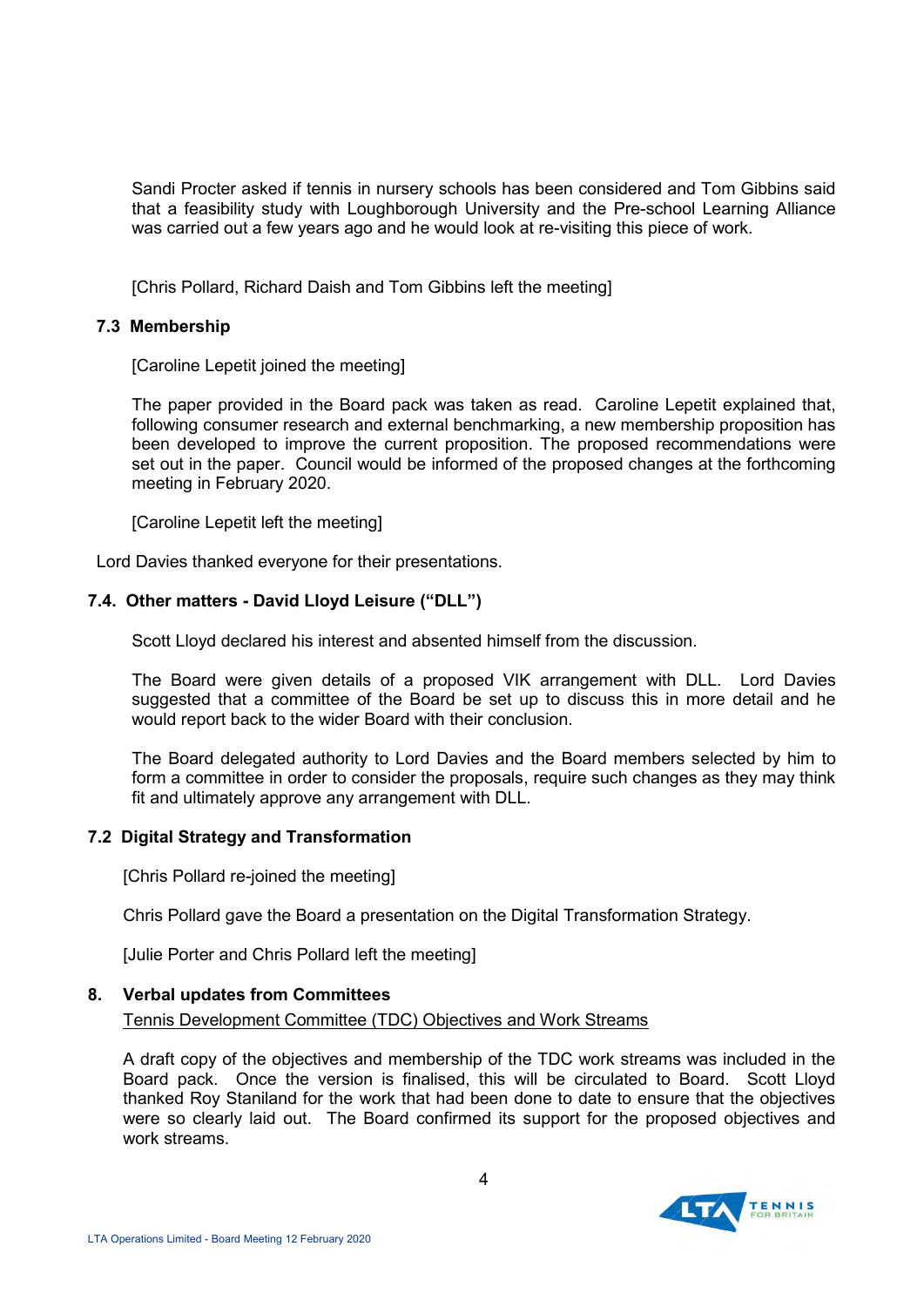## **9. Business update**

The Business update was noted.

Lord Davies thanked the Executive for their presentations and there being no further business, the meeting closed at 1.15 pm.

Signed ………………………………….. Date …………………………………….

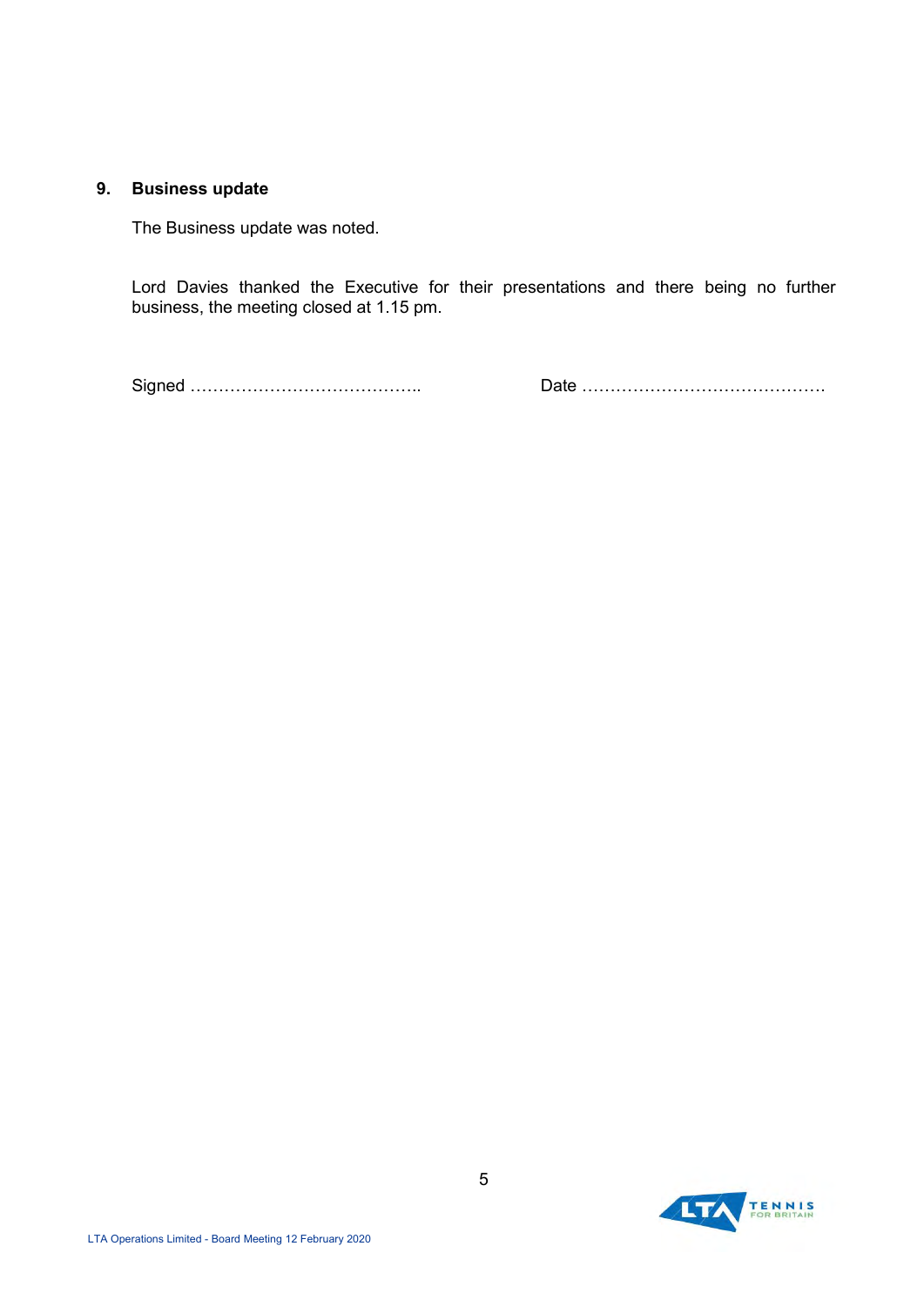# **LAWN TENNIS ASSOCIATION LIMITED**

**Company number 07459469 (the "Company")**

# **Minutes of a meeting of the BOARD OF DIRECTORS of the Company (the "Board") held on Wednesday 12 February 2020 at 8.30 am in the Boardroom at The National Tennis Centre, 100 Priory Lane, Roehampton, London, SW15 5JQ**

# **Present**

Lord Davies of Abersoch, Rachel Baillache, Sara Bennison, Lesley Cundy, Craig Haworth, Clare Hollingsworth, Scott Lloyd, Sandi Procter, David Rawlinson, Roy Staniland, Simon Steele and Sir David Tanner

# **In attendance**

Jackie Freeman (minutes), Pamela Woodman (Company Secretary)

# **Minutes**

# **1. Welcome and Declarations of Interest**

Lord Davies welcomed everyone to the meeting.

In accordance with section 177 of the Companies Act 2006, each director present confirmed that they had no direct or indirect interest in any of the business to be transacted at the meeting. Otherwise, the declarations of interest were as previously recorded and Board members were reminded to continue to declare any interest which may arise during the meeting at the appropriate time.

# **2. Minutes and Matters Arising**

The minutes of the meeting of the Board held on 4 December 2019 were approved as a correct record and there were no outstanding matters arising.

# **3. CEO Executive Summary**

Board members had received a comprehensive summary in the Board pack. This was taken as read and Scott Lloyd supplemented his summary with a verbal update on a variety of operational and other matters.

# **4. Finance**

Board members had received a report from Simon Steele in the Board pack which was taken as read.

# **5. Corporate Governance approvals**

# **5.1 Amendment of LTA Rules – venue registration**

In advance of the Board meeting, the Board had considered the changes to the LTA Rules in relation to venue registration as set out in the Appendix to the paper included in the Board pack and noted that, in order to provide the requisite notice of the general meeting, a

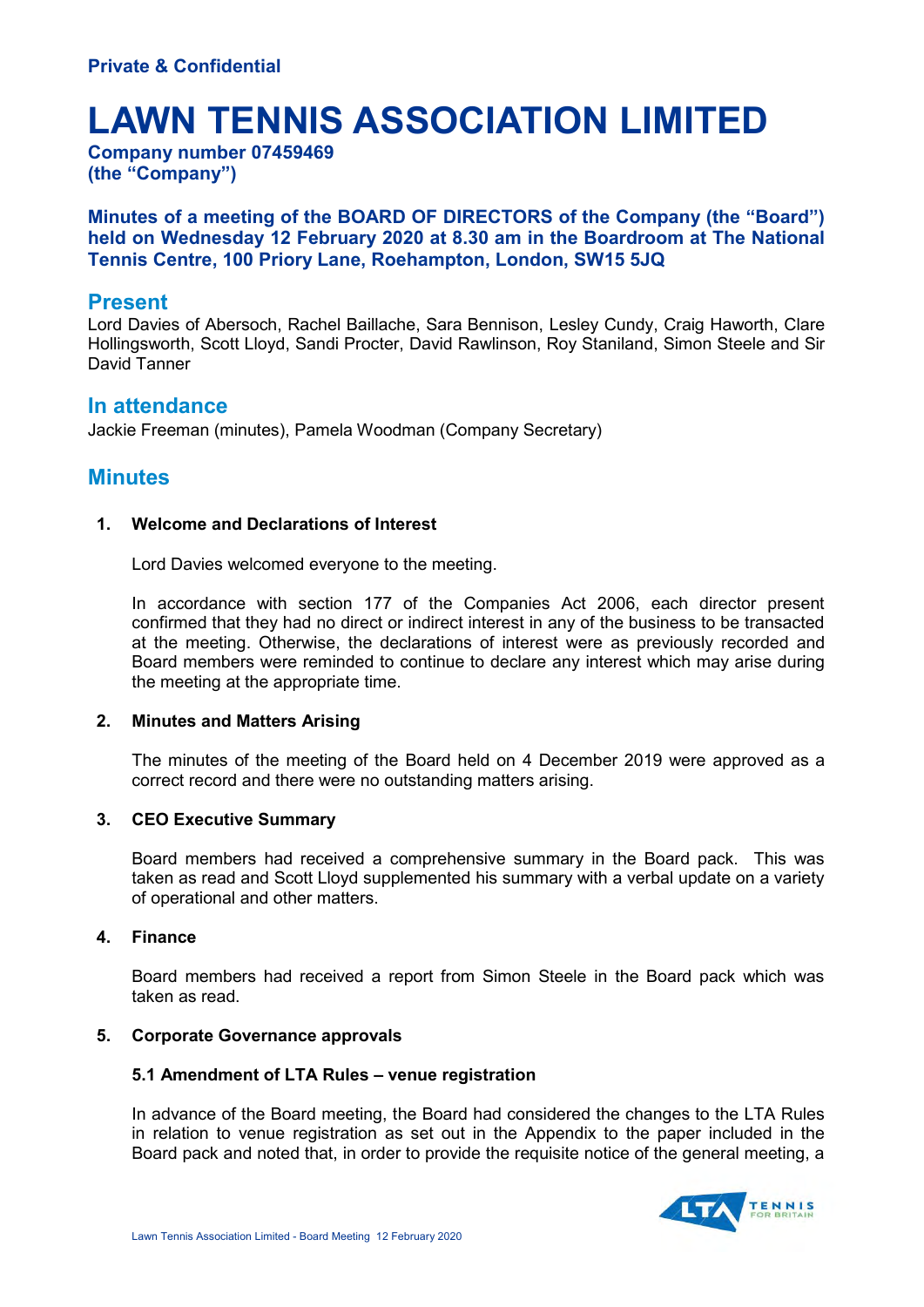decision to call a general meeting had been required in advance of the Board meeting and had been made. The Board affirmed that previous decision instructing the Company Secretary to call a general meeting of the Members of the Company in February 2020 to approve the changes.

# **5.2 Amendment of LTA Disciplinary Code – Anti-Doping Regulation update**

The Board approved the amendments to Appendix One to the LTA Disciplinary Code (the LTA Tennis Anti-Doping Programme) as set out in Appendix 2 to the paper in the Board pack.

Scott Lloyd informed the Board that Sir David Tanner had accepted to be the Board lead for Anti-Doping.

## **5.3 Recommendations from Council Nominations Committee**

## Appointment of new members of the Safeguarding and Protection Committee

The Board noted the paper included in the Board pack. Having received the recommendation from the Council Nominations Committee and after due consideration, the Board approved the appointment of the following new chairs and members of the Safeguarding and Protection Committee:

Chairs: Cameron Brown, Christopher Saad, Victoria Duncan

Committee Members: Tracie Linehan, Sally Halls, Christina Oshodi, Robyn Gennari

## Appointments to Committees of The Championships

The Board noted the paper included in the Board pack. Having received the recommendation from the Board Nominations Committee and after due consideration, the Board approved the appointment of the proposed appointees to the Committees of The Championships.

# **5.4 Annual General Meeting**

The Board instructed the Company Secretary to call an Annual General Meeting of the Company in May 2020.

## **6. Health & Safety Report**

The Health & Safety report provided in the Board pack was noted.

# **7. International Report**

The International Report provided in the Board pack was noted.

# **8. Draft agenda for February Council meeting**